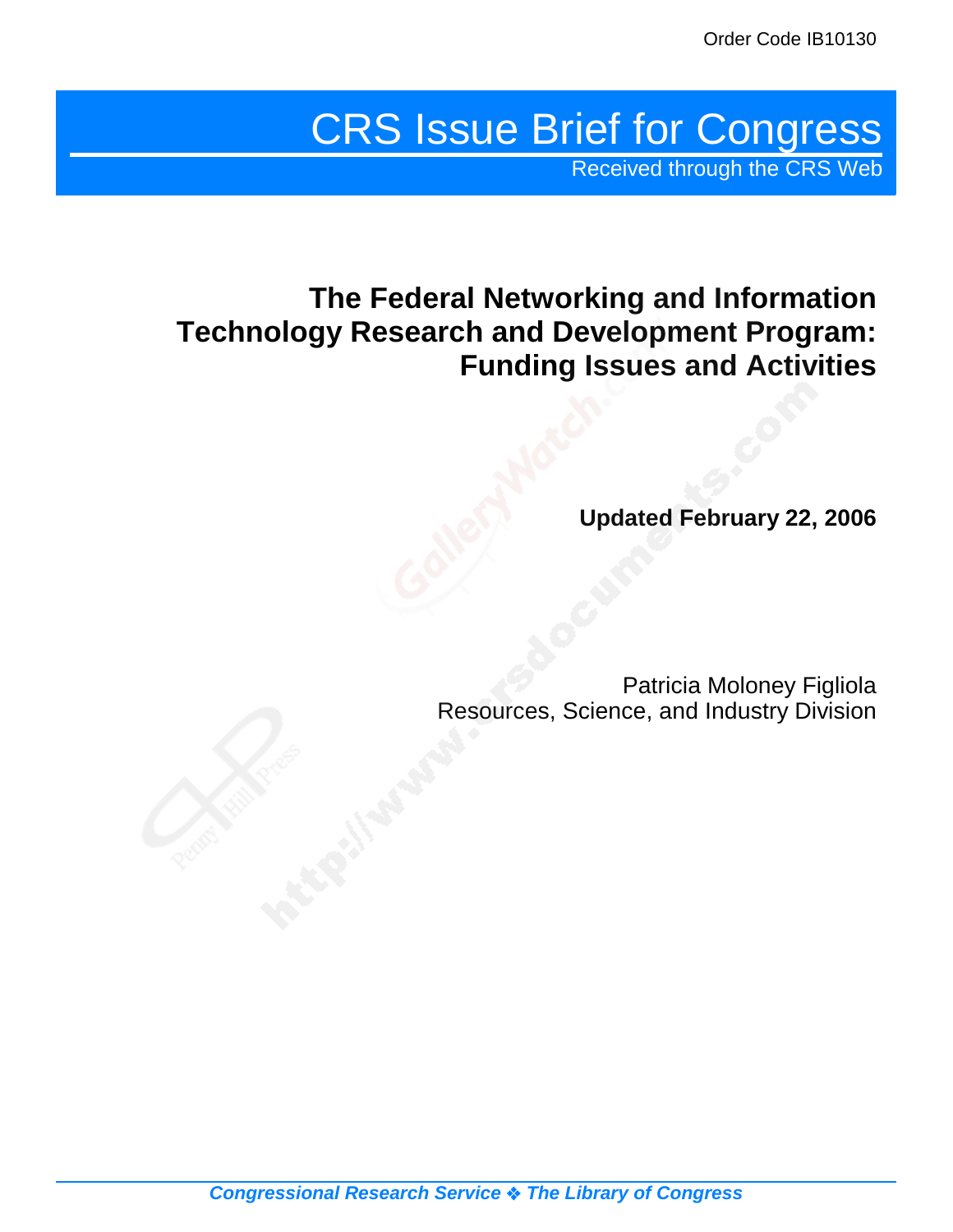## **CONTENTS**

**SUMMARY** 

#### MOST RECENT DEVELOPMENTS

BACKGROUND AND ANALYSIS Overview of the Federal NITRD Program Enabling/Governing Legislation High-Performance Computing Act of 1991 Next Generation Internet Research Act of 1998 Context of Federal Technology Funding Recent NCO, PITAC, and Related Activities NSA Superconducting Technology Assessment Computational Science: Ensuring America's Competitiveness Cyber Security: A Crisis of Prioritization Issues for Congress Activity in the 109th Congress Major Legislation **Hearings** Relevant Laws

**LEGISLATION** 

#### FOR ADDITIONAL READING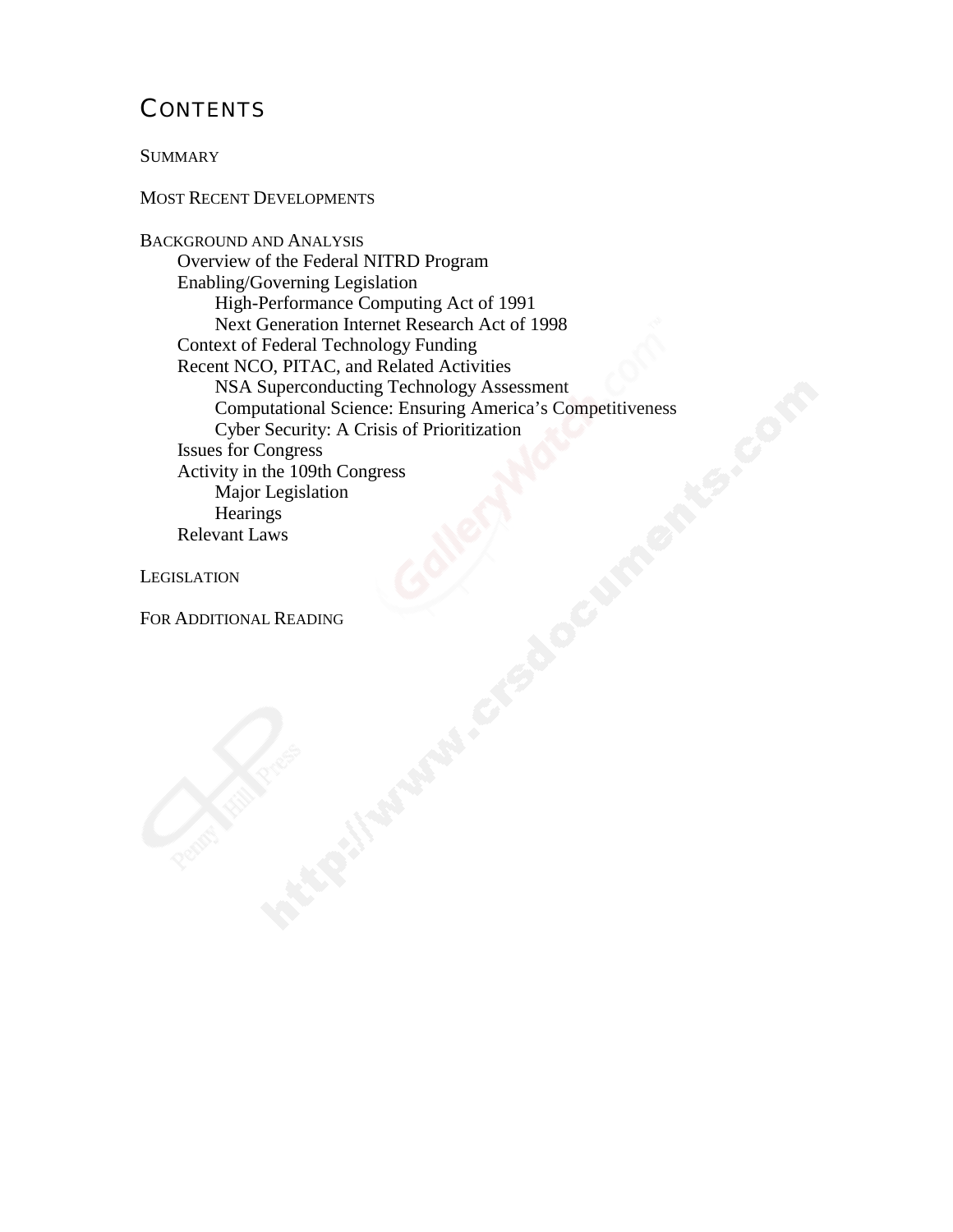## The Federal Networking and Information Technology Research and Development Program: Funding Issues and Activities

## **SUMMARY**

In the early 1990s, Congress recognized that several federal agencies had ongoing high-performance computing programs, but no central coordinating body existed to ensure long-term coordination and planning. To provide such a framework, Congress passed the High-Performance Computing and Communications Program Act of 1991 (P.L. 102- 194) to enhance the effectiveness of the various programs. In conjunction with the passage of the act, the White House Office of Science and Technology Policy (OSTP) released *Grand Challenges: High-Performance Computing and Communications*. That document outlined a research and development (R&D) strategy for high-performance computing and a framework for a multiagency program, the High-Performance Computing and Communications (HPCC) Program.

The HPCC Program has evolved over time and is now called the Networking and Information Technology Research and Development (NITRD) Program, to better reflect its expanded mission. The NITRD Program is composed of 12 agencies; its members work in collaboration to increase the overall effectiveness and productivity of federal information technology (IT) R&D. A National Coordinating Office coordinates the activities of the NITRD Program and reports to OSTP and the National Science and Technology Council.

Proponents assert that federal support of IT R&D has produced positive outcomes for the country and played a crucial role in supporting long-term research into fundamental aspects of computing. Such fundamentals provide broad practical benefits, but generally take years to realize. Additionally, the unanticipated results of research are often as important as the anticipated results.

Another aspect of government-funded IT research is that it often leads to open standards, something that many perceive as beneficial, encouraging deployment and further investment. Industry, on the other hand, is more inclined to invest in proprietary products and will diverge from a common standard when there is a potential competitive or financial advantage to do so.

Finally, proponents of government support believe that the outcomes achieved through the various funding programs create a synergistic environment in which both fundamental and application-driven research are conducted, benefitting government, industry, academia, and the public. Supporters also believe that such outcomes justify government's role in funding IT R&D, as well as the growing budget for the NITRD Program.

Critics assert that the government, through its funding mechanisms, may be picking "winners and losers" in technological development, a role more properly residing with the private sector. For example, the size of the NITRD Program may encourage industry to follow the government's lead on research directions rather than selecting those directions itself.

The FY2007 budget calls for \$3.074 billion for the NITRD Program, an increase of \$0.21 billion over the FY2006 budget estimate of \$2.855 billion.

During the 109<sup>th</sup> Congress, the House of Representatives has introduced one NITRDspecific bill, H.R. 28, and has held two hearings.

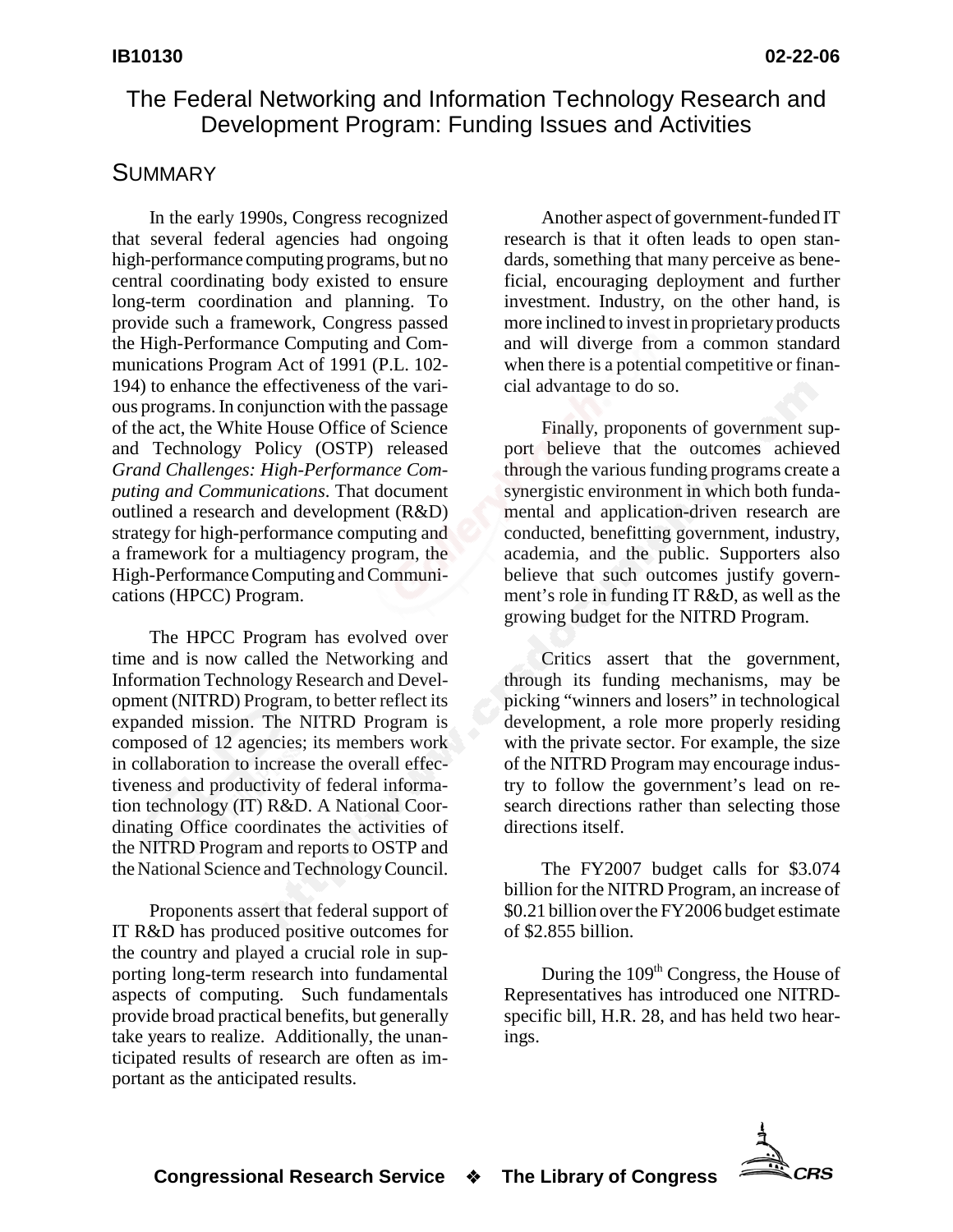### MOST RECENT DEVELOPMENTS

The President's FY2007 budget calls for \$3.07 billion for the Networking and Information Technology Research and Development (NITRD) Program,<sup>1</sup> a \$0.21 billion increase (approximately 8%) over the FY2006 \$2.86 billion estimate.<sup>2</sup> The Administration's recently announced American Competitiveness Initiative has increased the NITRD budgets of agencies that are part of the Initiative. The Initiative calls for a doubling over 10 years of the investment in three Federal agencies that support basic research programs in the physical sciences and engineering: the National Science Foundation (NSF), the Department of Energy's Office of Science (DOE/SC), and the National Institute of Science and Technology (NIST) — are NITRD Program member agencies. All three received FY2007 NITRD budget increases that exceed the percentage increase in the overall Program budget, as follows: NSF, 12%; DOE/SC, 35%; and NIST, 10%. The aggregated NITRD budget increase for these three agencies from 2006 estimates to 2007 request is \$186 million (17% above 2006 estimates), which accounts for over 85% of the overall NITRD Program budget increase for 2007.3

There has been no activity related to the NITRD Program thus far in the second session of the 109<sup>th</sup> Congress. Activity in the first session is discussed below.

## BACKGROUND AND ANALYSIS

The federal government has long played a key role in the country's information technology (IT) research and development (R&D) activities. The Government's support of IT R&D began because it had an important interest in creating computers that would be capable of addressing the problems and issues the government needed to solve and study. One of the first such problems was planning the trajectories of artillery and bombs; more recently such problems include simulations of nuclear testing, cryptanalysis, and weather modeling. That interest continues today. That complexity requires there be adequate coordination to ensure the government's evolving needs (e.g., homeland security) will continue to be met in the most effective manner possible.

#### **Overview of the Federal NITRD Program**

The NITRD Program is a collaborative effort in which 12 agencies coordinate and cooperate to help increase the overall effectiveness and productivity of federal IT R&D.<sup>4</sup> Of

<sup>&</sup>lt;sup>1</sup> The main website of the NITRD Program is [http://www.nitrd.gov].

<sup>&</sup>lt;sup>2</sup> The NITRD Program is funded out of each member agency's individual budget, rather than in a single appropriations bill (e.g., NITRD Program activities conducted by the National Aeronautics and Space Administration (NASA) are funded through the NASA appropriations bill).

<sup>&</sup>lt;sup>3</sup> The NITRD Supplement to the President's Budget for FY2007 is available online at [http://www.nitrd.gov/pubs/2007supplement/].

<sup>&</sup>lt;sup>4</sup> The members of the NITRD Program, as listed in the FY2006 Supplement to the President's Budget, are: Agency for Healthcare Research and Quality (AHRQ); Defense Advanced Research (continued...)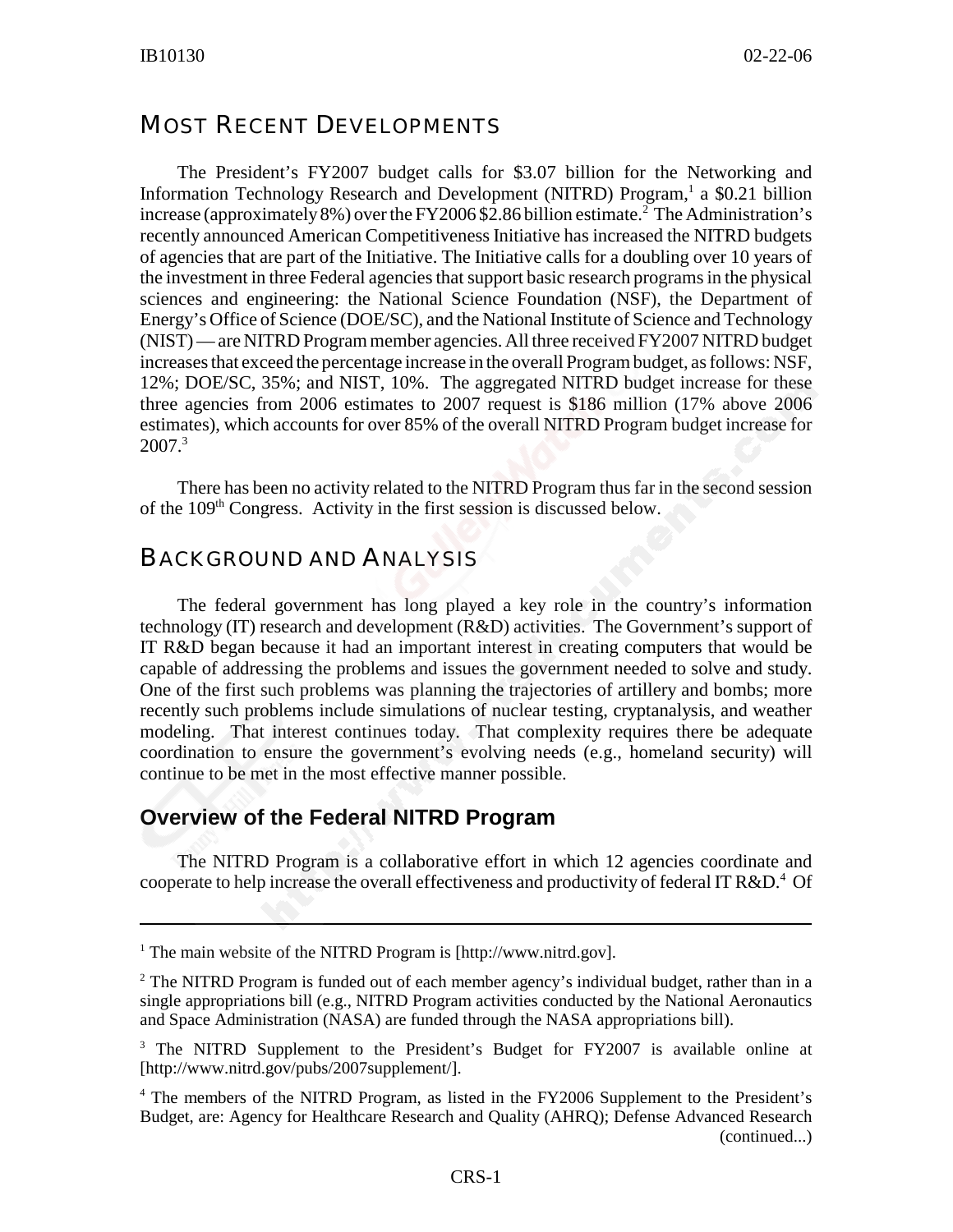those 12 members, the majority of funding, in descending order, goes to the National Science Foundation, National Institutes of Health, Department of Energy (DOE) Office of Science, Defense Advanced Research Projects Agency (DARPA), and DOE National Nuclear Security Administration. Figure 1 illustrates the organizational structure of the NITRD Program.



#### **Figure 1: Management Structure of the NITRD Program5**

The National Coordinating Office (NCO) coordinates the activities of the NITRD Program. On July 1, 2005, the NCO became the "National Coordination Office for Networking and Information Technology Research and Development." The Director of the

<sup>4</sup> (...continued)

Projects Agency (DARPA); Office of the Secretary of Defense, Office of the Director, Defense Research & Engineering; Department of Energy, National Nuclear Security Administration (DOE/NNSA); Department of Energy, Office of Science (DOE/SC); Environmental Protection Agency (EPA); National Aeronautics and Space Administration (NASA); National Institutes of Health (NIH); National Institute of Standards and Technology (NIST); National Oceanic and Atmospheric Administration (NOAA); National Security Agency (NSA); and National Science Foundation (NSF). The history of agency participation can be found online at [http://www.nitrd.gov/about/history/agency-participants.pdf].

<sup>&</sup>lt;sup>5</sup> This diagram is available on the NITRD Program website, [http://www.nitrd.gov].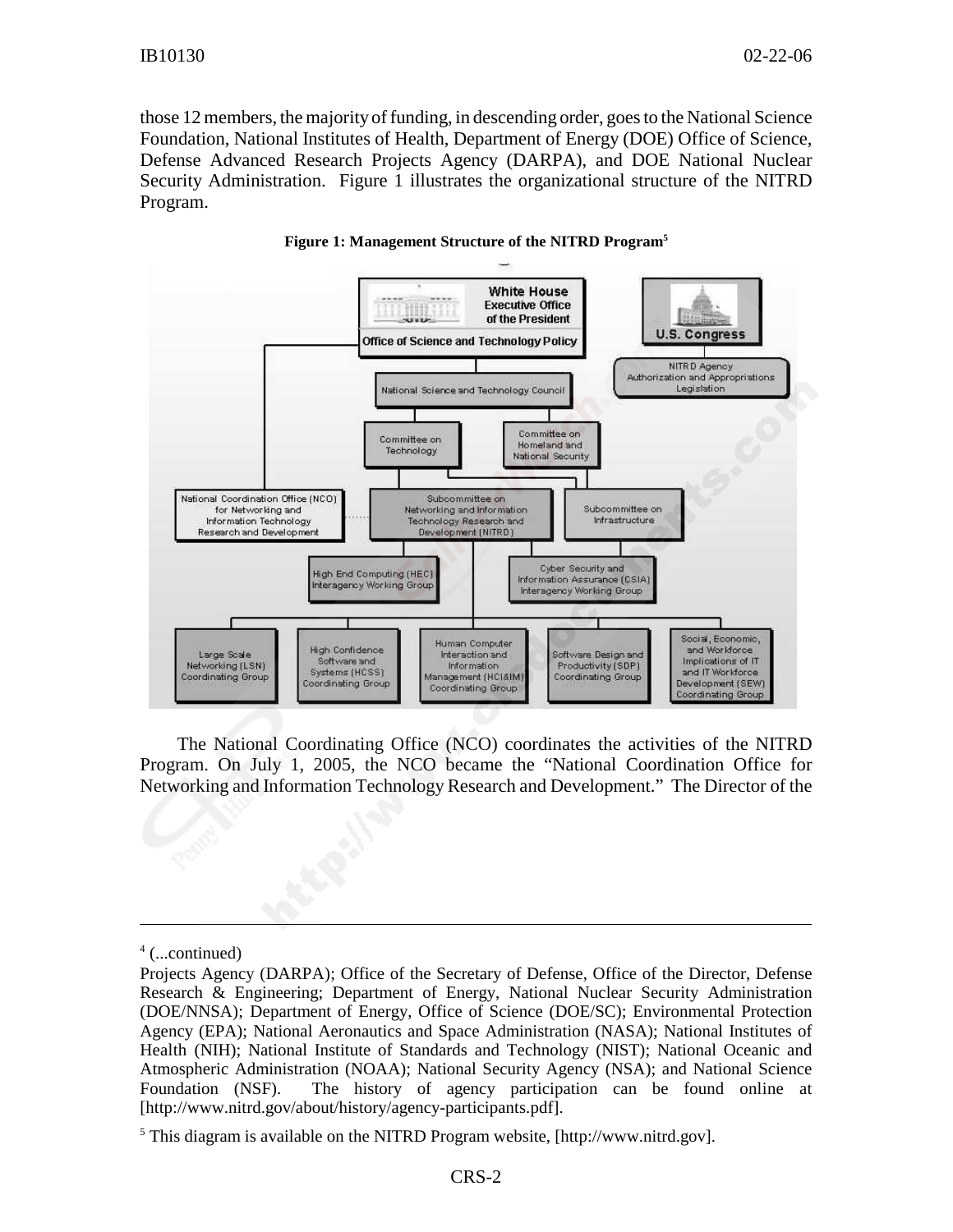NCO reports to the Director of OSTP. The NCO supports the Subcommittee on NITRD (also called the NITRD Subcommittee)<sup>6</sup> and the President's Information Technology Advisory Committee (PITAC)<sup>7</sup>:

- The NITRD Subcommittee provides policy, program, and budget planning for the NITRD Program and is composed of representatives from each of the participating agencies, OSTP, Office of Management and Budget, and the NCO. Two Interagency Working Groups and five Coordination Groups reporting to the NITRD Subcommittee focus their work in eight Program Component Areas (PCAs).8
- The PITAC is composed of representatives of private industry and academia who are appointed by the President. The group provides expert independent advice to the President on the federal role in maintaining U.S. preeminence in advanced IT and works with the NITRD Program agencies and the NITRD Subcommittee.
- The NITRD Program is funded out of each member agency's individual budget, rather than in a single appropriations bill (e.g., NITRD Program

 $7$  The PITAC was established on February 11, 1997, to provide the President, OSTP, and the federal agencies involved in IT R&D with guidance and advice on all areas of high performance computing, communications, and information technologies. Representing the research, education, and library communities and including network providers and representatives from critical industries, the committee advises the Administration's effort to accelerate development and adoption of information technologies. Additional information about the PITAC is available online at [http://www.nitrd.gov/pitac]. The most recent PITAC Executive Order expired on June 1, 2005.

8 The eight PCAs are: (1) *High-End Computing Infrastructure and Applications (HEC I&A)* — to extend the state of the art in high-end computing systems, applications, and infrastructure; (2) *High-End Computing R&D (HEC R&D)* — to optimize the performance of today's high-end computing systems and develop future generations of high-end computing systems; (3) *Cyber Security and Information Assurance* — to perform fundamental and applied R&D to improve the security and assurance of information systems; (4) *Human Computer Interaction and Information Management (HCI&IM)* — to develop new user interaction technologies, cognitive systems, information systems, and robotics that benefit humans; (5) *Large Scale Networking (LSN)* — to develop leading-edge network technologies, services, and techniques to enhance performance, security, and scalability; (6) *Software Design and Productivity (SDP)* — to advance concepts, methods, techniques, and tools that improve software design, development, and maintenance to produce more usable, dependable and cost-effective software-based systems; (7) *High Confidence Software and Systems (HCSS)* to develop the scientific foundations and IT to achieve affordable and predictable high levels of safety, security, reliability, and survivability, especially in U.S. national security and safety-critical systems; and (8) *Social, Economic, and Workforce Implications of IT and IT Workforce Development (SEW)* — to study the impact of IT on people and social and economic systems; develop the IT workforce; and develop innovative IT applications in education and training. Additional information about the program component areas is available online at [http://www.nitrd.gov/iwg/index.html]. HEC R&D and HEC I&A are both covered by the HEC Interagency Working Group. A diagram illustrating the evolution of the PCAs, 1992-present, is available online at [http://www.nitrd.gov/about/history/new-pca-names.pdf].

<sup>&</sup>lt;sup>6</sup> The NITRD Subcommittee was previously called the Interagency Working Group for IT R&D (IWG/IT R&D).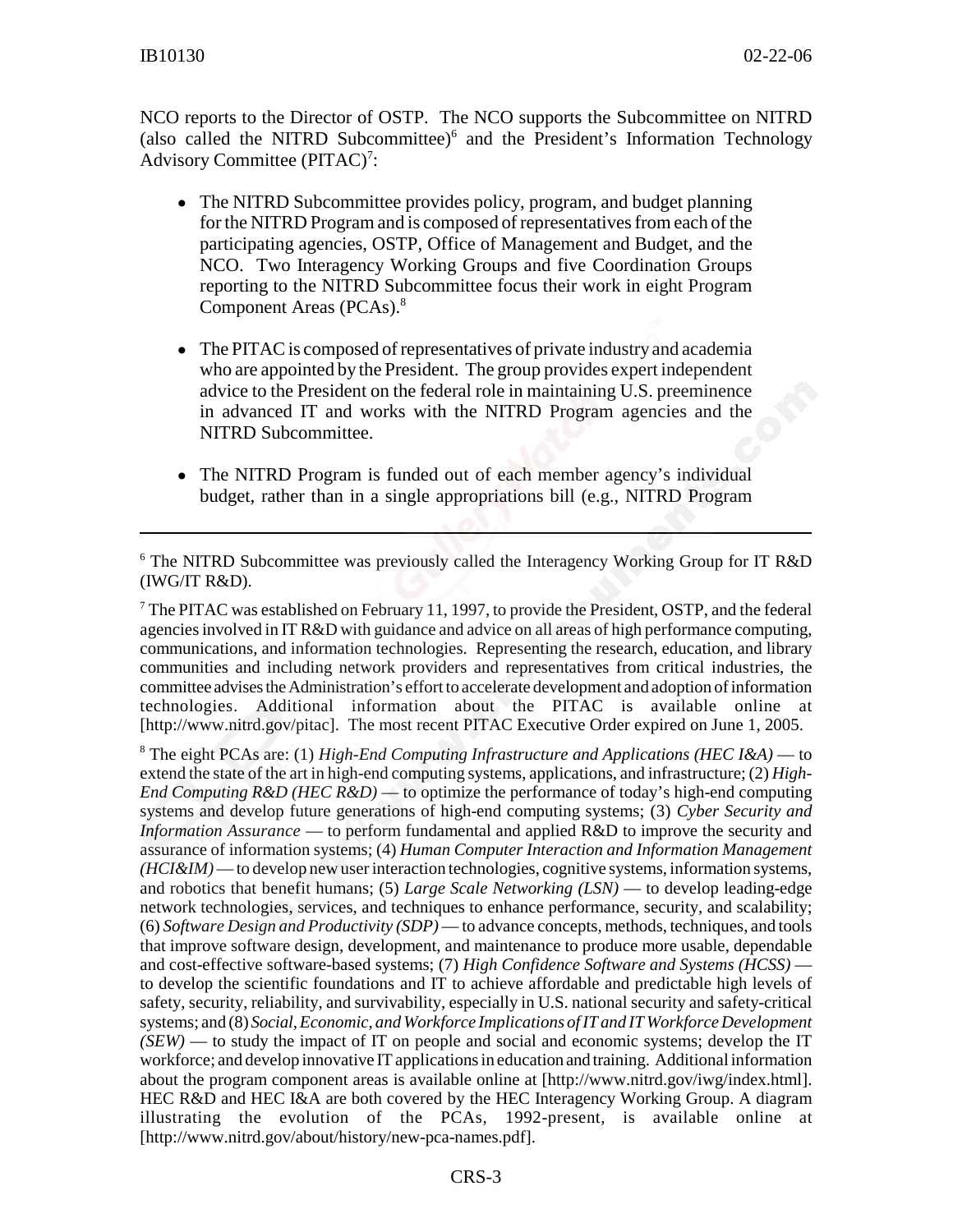activities conducted by the National Institutes of Health (NIH) are funded through the NIH appropriations bill). The program's NCO is not explicitly funded; rather, the NITRD member agencies contribute toward NCO operations.

The NITRD Program has undergone a series of structural changes since its inception in 1991 and both it and the NCO have had a number of different names over the years. When the Program was created in December 1991, it was named the High Performance Computing and Communications (HPCC) Program, and when the NCO was created in September 1992, it was named the NCO for HPCC. The name was changed to the National Coordination Office for Computing, Information, and Communications per the FY1997 Supplement to the President's Budget (also known at that time as the "Blue Book"). The name was changed to the National Coordination Office for Information Technology Research and Development per the FY2001 Blue Book (that change was effective October 2000). Most recently, on July 1, 2005, the name was changed to the current name, the National Coordination Office for Networking and Information Technology Research and Development. These changes were made to reflect the evolution of the program as it came to encompass a broader range of related topics. The chronology of funding since the NITRD Program was created as the HPCC Program in 1991 is detailed in Figure 2.



#### **Figure 2: History of NITRD Program Funding**9

<sup>&</sup>lt;sup>9</sup> This chart was developed using data available in the FY2004 - FY2007 Supplements to the President's Budget. These documents are available online at the NITRD Program Website at [http://www.nitrd.gov].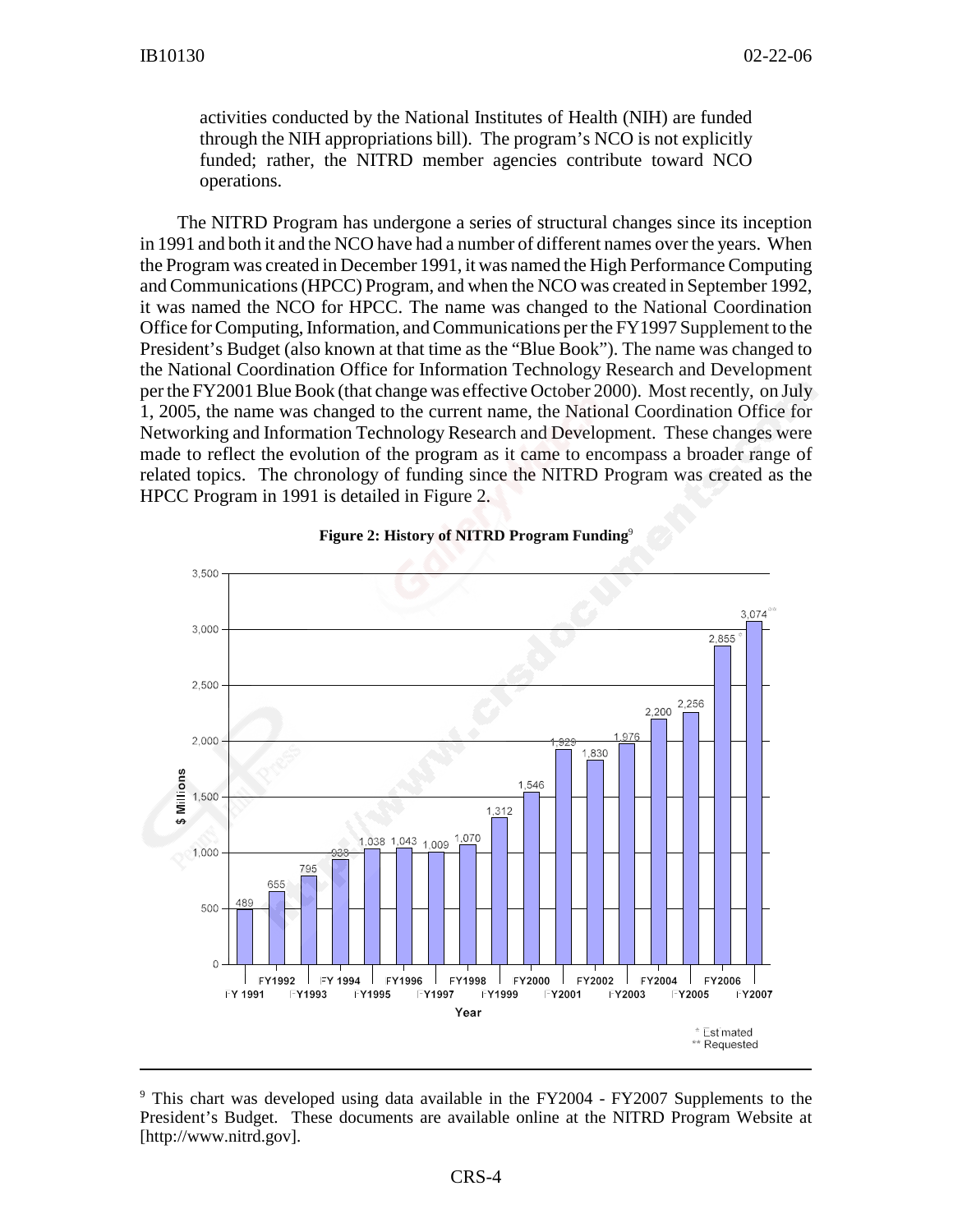## **Enabling/Governing Legislation**

The NITRD Program is governed by two laws. The first, the High-Performance Computing Act of 1991, P.L. 102-194,<sup>10</sup> expanded federal support for high-performance computing R&D and called for increased interagency planning and coordination. The second, the Next Generation Internet Research Act of 1998, P.L. 105-305,<sup>11</sup> amended the original law to expand the mission of the NITRD Program to cover Internet-related research, among other goals.

**High-Performance Computing Act of 1991.** This law was the original enabling legislation for what is now the NITRD Program. Among other requirements, it called for:

- Setting goals and priorities for federal high-performance computing research, development, and networking
- Technical support and research and development of software and hardware needed to address fundamental problems in science and engineering
- Educating undergraduate and graduate students
- ! Fostering and maintaining competition and private sector investment in high-speed data networking within the telecommunications industry
- ! Promoting the development of commercial data communications and telecommunications standards
- Providing security, including protecting intellectual property rights
- Developing accounting mechanisms allowing users to be charged for the use of copyrighted materials.

This law also requires an annual report to Congress on grants and cooperative R&D agreements and procurements involving foreign entities.<sup>12</sup>

**Next Generation Internet Research Act of 1998.** This law amended the High-Performance Computing Act of 1991. The act had two overarching purposes. The first was to authorize research programs related to high-end computing and computation, humancentered systems, high confidence systems, and education, training, and human resources. The second was to provide for the development and coordination of a comprehensive and integrated U.S. research program to focus on (1) computer network infrastructure that would promote interoperability among advanced federal computer networks, (2) economic highspeed data access that does not impose a "geographic penalty", and (3) flexible and extensible networking technology.

<sup>&</sup>lt;sup>10</sup> High Performance Computing Act of 1991, P.L. 102-194, 15 U.S.C. 5501, 105 Stat. 1595, December 9, 1991. The full text of this law is available online at [http://www.nitrd.gov/congressional /laws/pl\_102-194.html].

<sup>&</sup>lt;sup>11</sup> Next Generation Internet Research Act of 1998, P.L. 105-305, 15 U.S.C. 5501, 112 Stat. 2919, October 28, 1998. The full text of this law is available online at [http://www.nitrd.gov/ congressional/laws/pl\_h\_105-305.html].

 $12$  The first report mandated information on the "Supercomputer Agreement" between the United States and Japan be included in this report. A separate one-time only report was required on network funding, including user fees, industry support, and federal investment.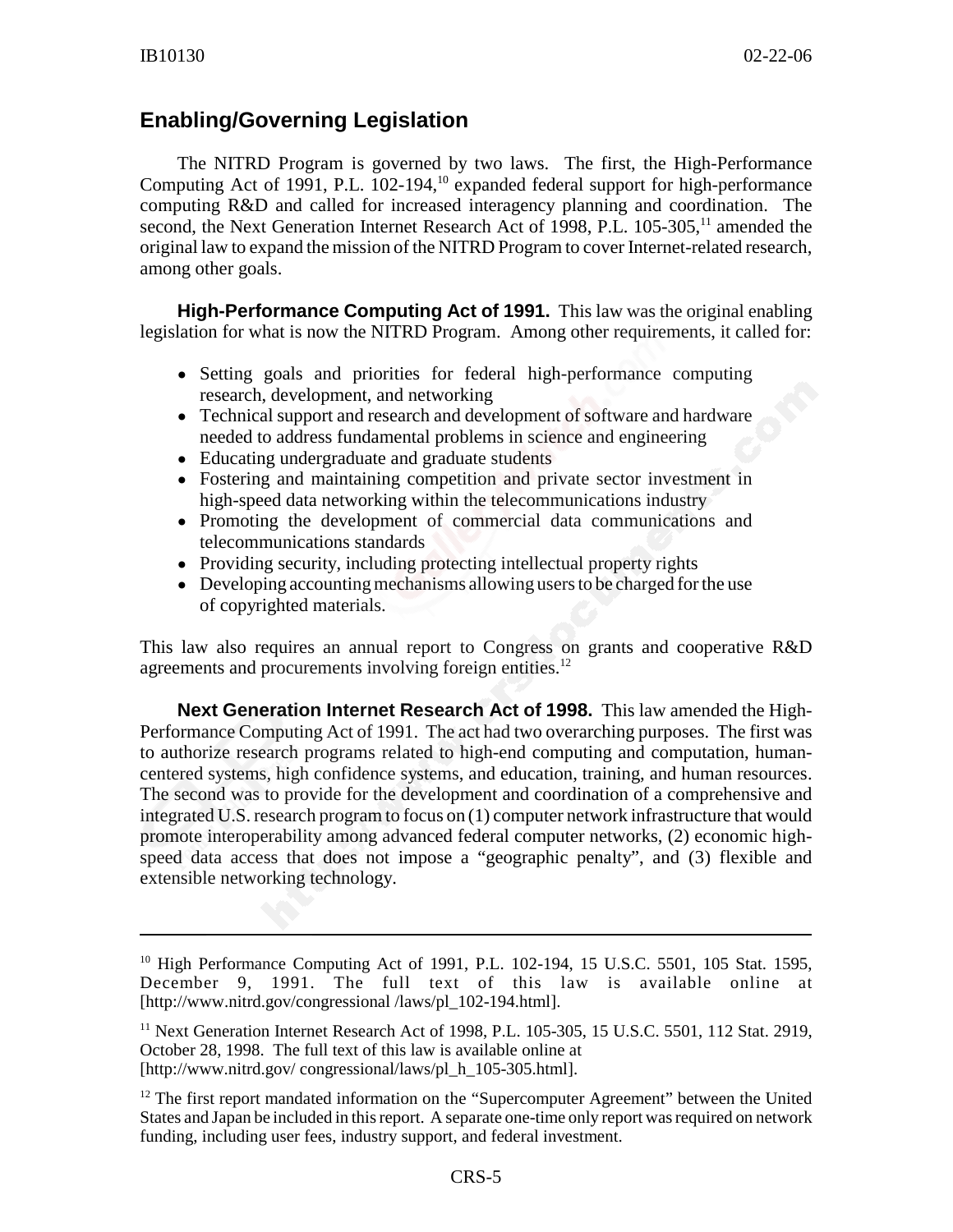## **Context of Federal Technology Funding**

In the early 1990s, Congress recognized that several federal agencies had ongoing highperformance computing programs,<sup>13</sup> but no central coordinating body existed to ensure longterm coordination and planning. To provide such a framework, Congress passed the High-Performance Computing Program Act of 1991 to improve the interagency coordination, cooperation, and planning of agencies with high performance computing programs

In conjunction with the passage of the act, OSTP released, "Grand Challenges: High-Performance Computing and Communications." That document outlined an R&D strategy for high-performance computing and communications and a framework for a multi-agency program, the HPCC Program.

The NITRD Program is part of the larger federal effort to promote fundamental and applied IT R&D. The government sponsors such research through a number of channels, including:

- ! Federally-funded research and development laboratories, such as Lawrence Livermore National Laboratory
- Single-agency programs
- Multi-agency programs, including the NITRD Program, but also programs focusing on nanotechnology R&D and combating terrorism
- Funding grants to academic institutions
- Funding grants to industry.

In general, supporters contend that federal funding of IT R&D has produced positive results. In 2003, the Computer Science and Telecommunications Board (CSTB) of the National Research Council (NRC) released a "synthesis report" based on eight previously released reports that examined "how innovation occurs in IT, what the most promising research directions are, and what impacts such innovation might have on society."<sup>14</sup> One of the most significant of the CSTB's observations was that the unanticipated results of research are often as important as the anticipated results. For example, electronic mail and instant messaging were by-products of [government-funded] research in the 1960s that was aimed at making it possible to share expensive computing resources among multiple simultaneous interactive users.

<sup>&</sup>lt;sup>13</sup> "High-performance" computing is a term that encompasses both "supercomputing" and "grid" computing." In general, high-performance computers are defined as stand-alone or networked computers that can perform "very complex computations very quickly." Supercomputing involves a single, stand-alone computer located in a single location. Grid computing involves a group of computers, in either the same location or spread over a number of locations, that are networked together (e.g., via the Internet or a local network). House of Representatives, Committee on Science, *Supercomputing: Is the United States on the Right Path* (Hearing Transcript), [http://commdocs.house.gov/committees/science/hsy88231.000/hsy88231\_0f.htm], 2003, p. 5-6.

<sup>&</sup>lt;sup>14</sup> National Research Council, *Innovation in Information Technology*, 2003, p. 1. This report discusses all federal funding for R&D, not only the NITRD Program.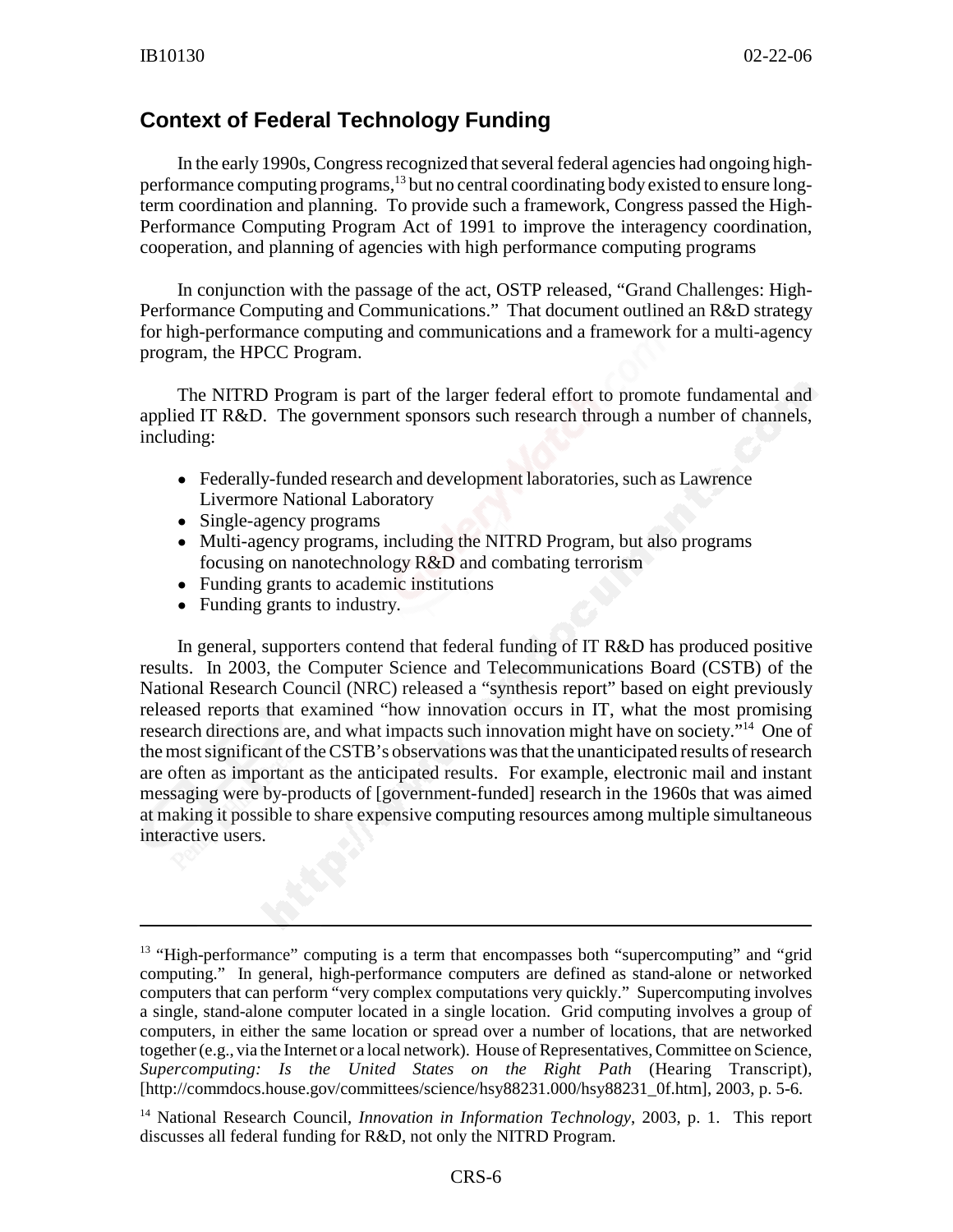Additionally, the report noted that federally funded programs have played a crucial role in supporting long-term research into fundamental aspects of computing. Such "fundamentals" provide broad practical benefits, but generally take years to realize. Furthermore, supporters state that the nature and underlying importance of fundamental research makes it less likely that industry would invest in and conduct more fundamental research on its own. As noted by the CSTB, "companies have little incentive to invest significantly in activities whose benefits will spread quickly to their rivals."<sup>15</sup> Further, in the Board's opinion:

government sponsorship of research, especially in universities, helps develop the IT talent used by industry, universities, and other parts of the economy. When companies create products using the ideas and workforce that result from federally-sponsored research, they repay the nation in jobs, tax revenues, productivity increases, and world leadership.16

Another aspect of government-funded IT R&D is that it often leads to open standards, something that many perceive as beneficial, encouraging deployment and further investment. Industry, on the other hand, is more likely to invest in proprietary products and will diverge from a common standard if it is sees a potential competitive or financial advantage; this has happened, for example with standards for instant messaging.<sup>17</sup>

Finally, proponents of government R&D support believe that the outcomes achieved through the various funding programs create a synergistic environment in which both fundamental and application-driven research are conducted, benefitting government, industry, academia, and the public. Supporters also believe that such outcomes justify government's role in funding IT R&D, as well as the growing budget for the NITRD Program.

Critics assert that the government, through its funding mechanisms, may be setting itself up to pick "winners and losers" in technological development, a role more properly residing with the private sector.<sup>18</sup> For example, the size of the NITRD Program may encourage industry to follow the government's lead on research directions rather than selecting those directions itself.

Overall, CSTB states that, government funding appears to have allowed research on a larger scale and with greater diversity, vision, and flexibility than would have been possible without government involvement.<sup>19</sup>

 $15$  Ibid, p. 4.

 $16$  Ibid, p. 4.

 $17$  Ibid, p. 18.

<sup>&</sup>lt;sup>18</sup> Cato Institute, *Encouraging Research: Taking Politics Out of R&D*, September 13, 1999, [http://www.cato.org/pubs/wtpapers/990913catord.html].

<sup>19</sup> National Research Council, *Innovation in Information Technology*, 2003, p. 22.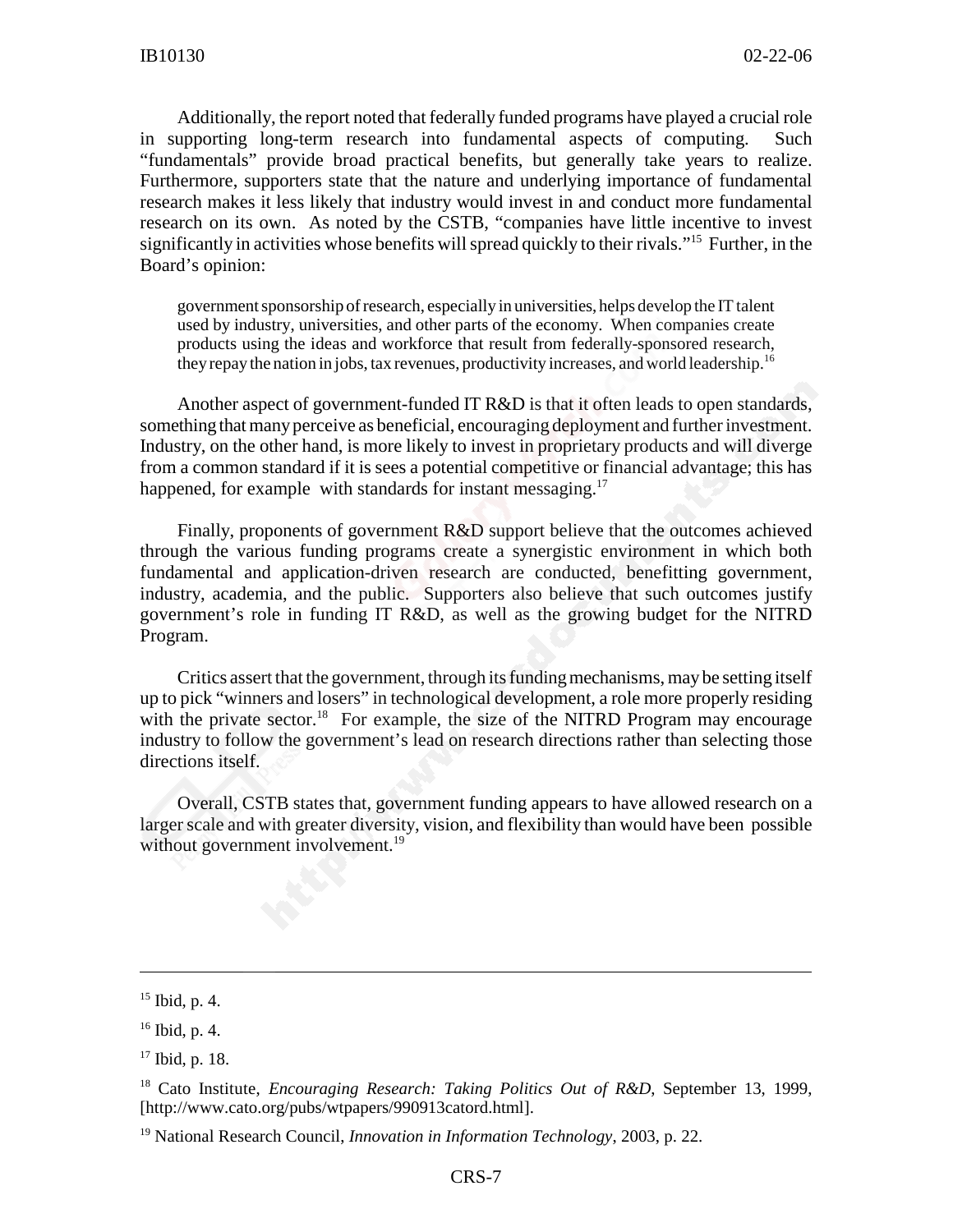### **Recent NCO, PITAC, and Related Activities**

As explained earlier, the NCO provides technical and administrative support to the NITRD Program, the NITRD Subcommittee, and the PITAC. This includes supporting meetings and workshops and preparing reports. The NCO interacts with OSTP and OMB on NITRD Program and PITAC matters.

**NSA Superconducting Technology Assessment.** In August 2005, NSA released its "Superconducting Technology Assessment"20 as part of its participation in the High-End Computing PCA of the NITRD Program. NSA had been concerned about projected limitations of conventional technology and wanted to explore possible alternatives to meet its future mission-critical computational needs. This report presented the results of the technology assessment, which found that

- government investment is necessary, because private industry currently has no compelling financial reason to develop alternative technologies for mainstream commercial applications.
- with aggressive federal investment (estimated between \$372 and \$437 million over five years), by 2010 next generation technologies would be sufficiently mature to allow the initiation of the design and construction of an operational petaflops-scale system.
- although significant risks exist, the panel has developed a roadmap that identifies the needed technology developments with milestones and demonstration vehicles.

**Computational Science: Ensuring America's Competitiveness .** In June 2005, the PITAC released "Computational Science: Ensuring America's Competitiveness."21 The report identified obstacles to progress in this field, including "rigid disciplinary silos in academia that are mirrored in Federal research and development agency organizational structures." According to the report, these "silos stifle the development of multi-disciplinary research and educational approaches essential to computational science." The report recommends that

- both academia and government fundamentally change their organizational structures so that they promote and reward collaborative research.
- the NSTC commission the National Academies to convene one or more task forces to develop and maintain a multi-decade roadmap for computational science, with a goal of assuring continuing U.S. leadership in science, engineering, and the humanities.
- the Federal government establish national software sustainability centers to harden, document, support, and maintain long-term vital computational science software.

<sup>&</sup>lt;sup>20</sup> This report is available online at [http://www.nitrd.gov/pubs/nsa/sta.pdf].

<sup>&</sup>lt;sup>21</sup> This report is available online at [http://www.nitrd.gov/pitac/reports/20050609\_computational/ computational.pdf].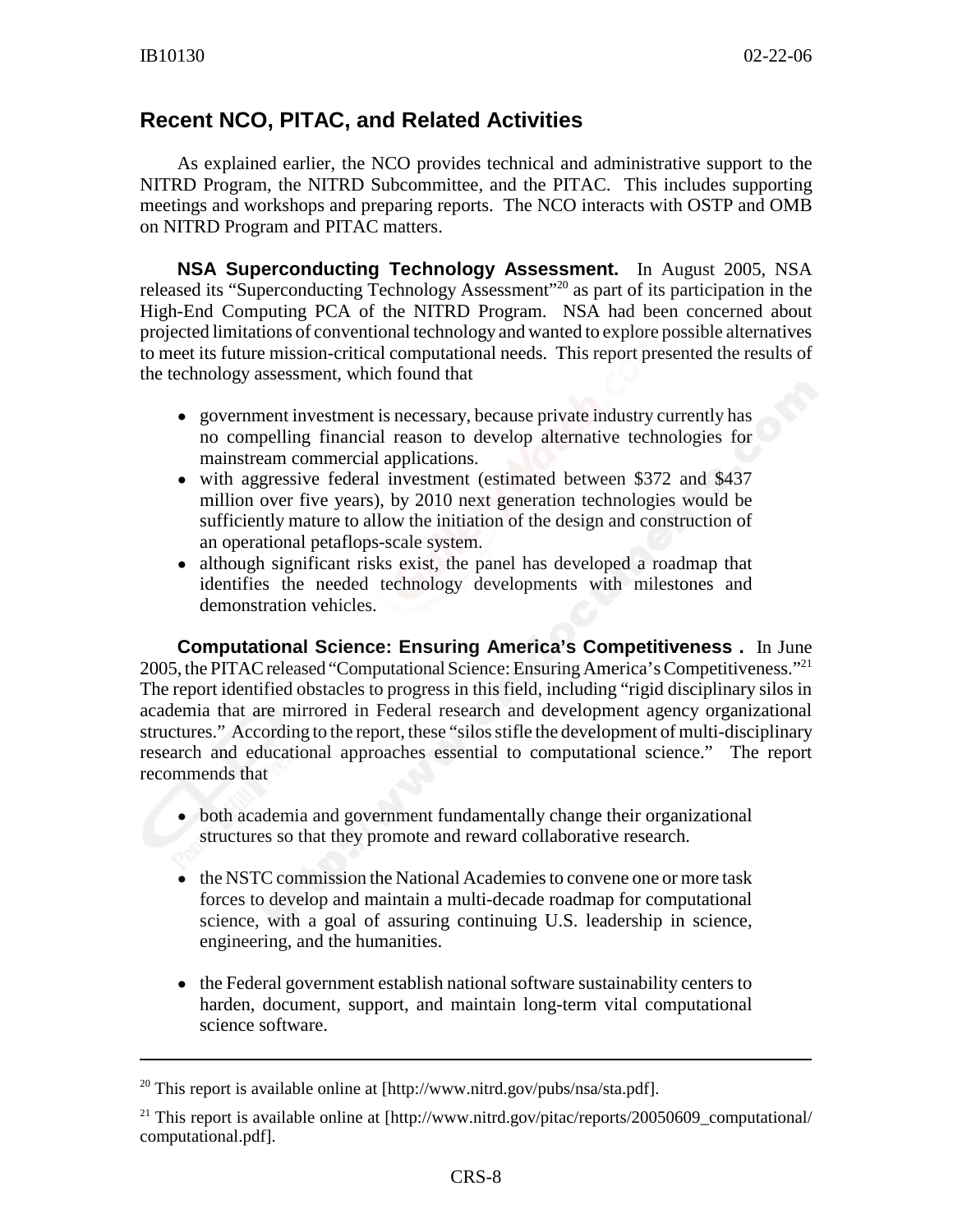- the Federal government provide long-term support for computational science community data repositories. These should include defined frameworks, metadata structures, algorithms, data sets, applications, and review and validation infrastructure. It should also require funded researchers to deposit their data and research software in these repositories or with other approved access providers.
- the Federal government provide long-term funding for national high-end computing centers at levels sufficient to ensure the regularly scheduled deployment and operation of the fastest and most capable high-end computing systems that address the most demanding computational problems.
- the Federal government implement coordinated, long-term computational science programs that include funding for interconnecting the software sustainability centers, national data and software repositories, and national high-end leadership centers with the researchers who use those resources.
- the Federal government should rebalance its  $R&D$  investments to: (a) create a new generation of well-engineered, scalable, easy-to-use software suitable for computational science that can reduce the complexity and time to solution for today's challenging scientific applications and can create accurate simulations that answer new questions; (b) design, prototype, and evaluate new hardware architectures that can deliver larger fractions of peak hardware performance on scientific applications; and (c) focus on sensorand data-intensive computational science applications in light of the explosive growth of data.

**Cyber Security: A Crisis of Prioritization.** In February 2005, the PITAC released "Cyber Security: A Crisis of Prioritization."22 That report outlined four key findings and recommendations on how the Federal government could "foster new architectures and technologies to secure the Nation's IT infrastructure." Specifically, the PITAC urged the government to

- significantly increase support for fundamental research in civilian cyber security in 10 priority areas
- intensify Federal efforts to promote the recruitment and retention of cyber security researchers and students at research universities
- ! increase support for the rapid transfer of federally-developed cybersecurity technologies to the private sector
- strengthen the coordination of Federal cybersecurity R&D activities.

 $22$  This report is available online at [http://www.nitrd.gov/pitac/reports/20050301\_cybersecurity/ cybersecurity.pdf].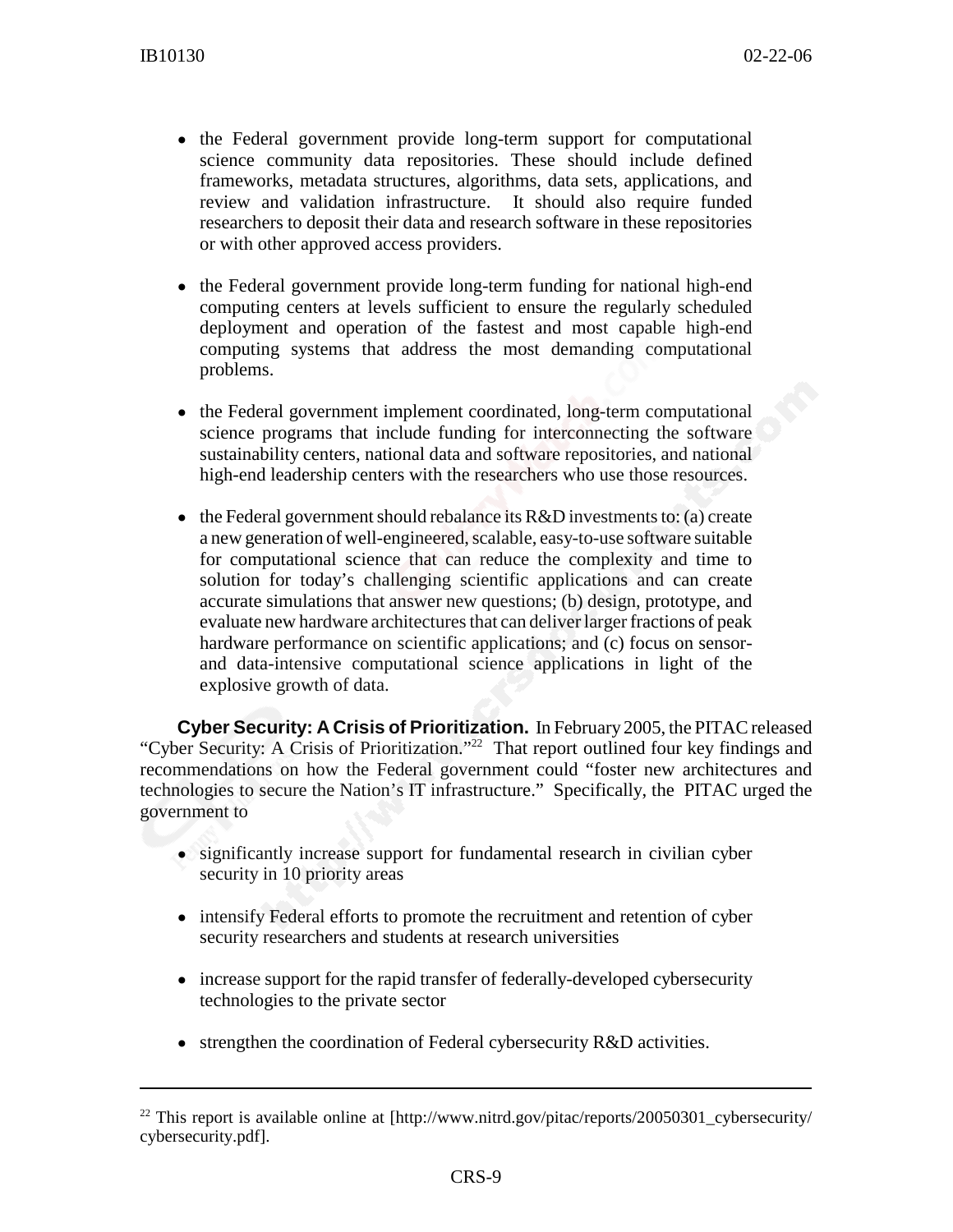Also in February 2005, the NCO released the FY2006 Supplement to the President's Budget.<sup>23</sup> The supplement provides a brief technical outline of the FY2006 budget request for the NITRD Program. The FY2007 Supplement has not yet been released.

#### **Issues for Congress**

Federal IT R&D is a multi-dimensional issue, involving many government agencies working together towards shared and complementary goals. Most observers believe that success in this arena requires ongoing coordination among government, academia, and industry.

Through recent hearings, the House Committee on Science has been investigating issues related to U.S. competitiveness in high-performance computing and the direction the IT R&D community has been taking. Those issues and others remain salient and may merit further investigation if the United States is to implement a comprehensive IT R&D policy. Included among the possible issues Congress may wish to pursue are: the United States' status as the global leader in high-performance computing research; the apparent bifurcation of the federal IT R&D research agenda between grid computing and supercomputing capabilities; the possible over-reliance on commercially available hardware to satisfy U.S. research needs; and the potential impact of deficit cutting on IT R&D funding.

Many Members of Congress as well as those in the research community have expressed concern over whether the United States is maintaining its position as the global leader in high-performance computing R&D. That concern was highlighted in 2003 when Japan briefly surpassed the United States in possessing the fastest and most efficient supercomputer in the world.<sup>24</sup> While this was a reason for some concern, it was also viewed by some as an indicator of how the United States' research agenda had become bifurcated, with some in the R&D community focusing on traditional supercomputing capabilities and others focusing more on cluster computing or grid computing. Each type of computing has its advantages, based on its application. Stand-alone supercomputers are often faster and are generally used to work on a specific problem. For example, cryptanalysis and climate modeling applications require significant computing power and are best accomplished using specialized, stand-alone computers. Cluster computing, however, allows the use of commercially available hardware, which helps contain costs. The cluster configuration is useful for applications in which a problem can be broken into smaller independent components.<sup>25</sup> Therefore, one possible course for Congress could be to monitor closely the work that was begun by the High-End Computing Revitalization Task Force and is now being performed by the NITRD Program's High-End Computing Interagency Working Group and provide ongoing feedback and guidance.

 $^{23}$  This report is available online at [http://www.nitrd.gov/pubs/2006supplement].

<sup>24</sup> House of Representatives, Committee on Science, *Supercomputing: Is the United States on the Right Path*? (Hearing Transcript), [http://commdocs.house.gov/committees/science/ hsy88231.000/hsy88231\_0f.htm], 2003, p. 13.

 $25$  Ibid, p. 6-7.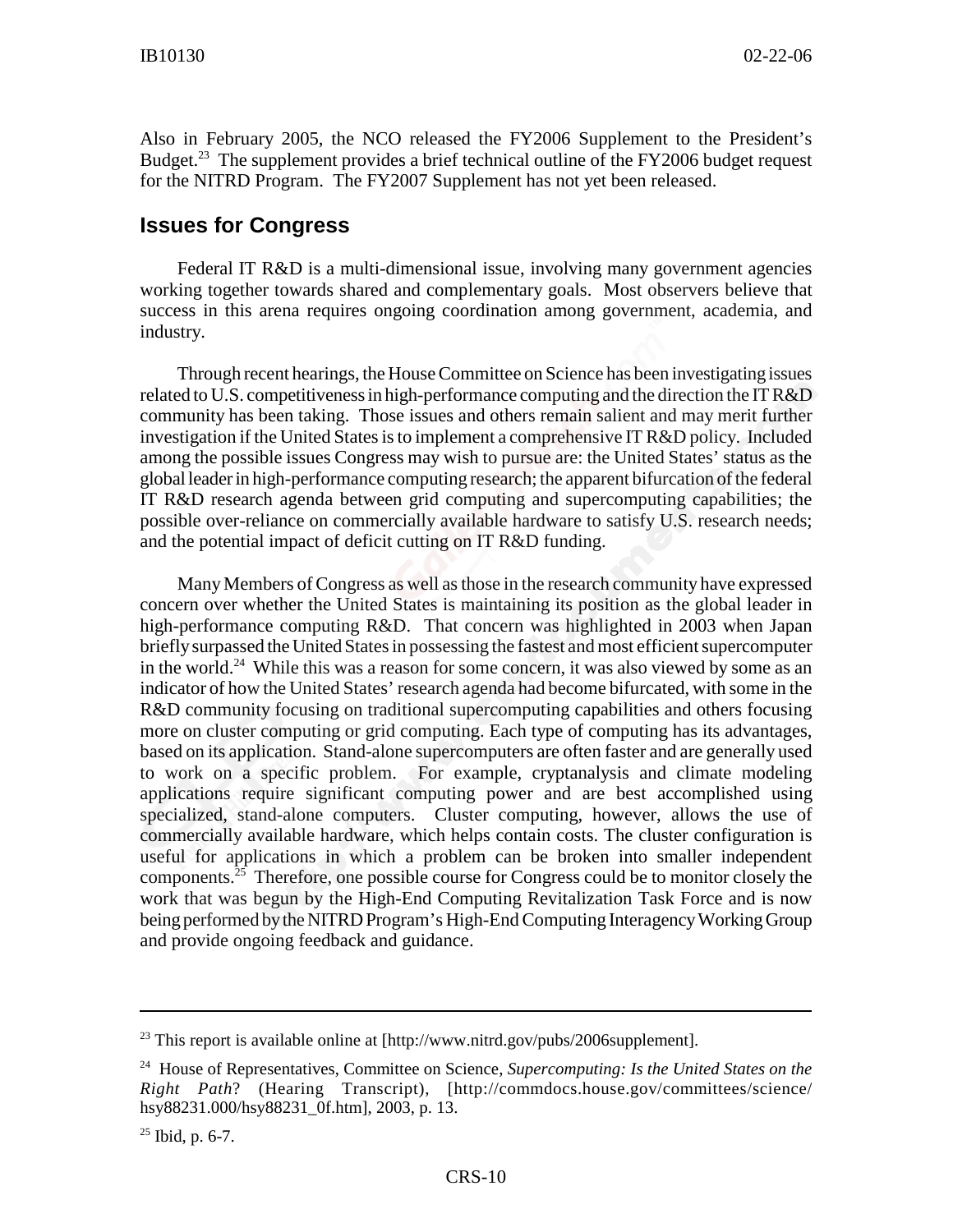Without a clear plan as to how to proceed, pursuing two disparate research agendas (with goals that could be viewed as being at odds with each other) could split the research community even further, damaging its ability to provide leadership in either area. The NITRD Program already is working on a "roadmap" for future directions in supercomputing; therefore, one possible course for Congress at this time would be to monitor closely the work of the High-End Computing Revitalization Task Force and provide input or a more visible forum for discussion (i.e., additional hearings involving task force participants). Congress may wish to conduct its own inquiry into the debate over grid versus stand-alone computing. For example, at the July 2003 hearing, one of the overarching questions the panelists were asked to address was whether federal agencies were pursuing conflicting R&D goals and, if so, what should and could be done to ensure they moved toward a more coordinated, unified goal.

Another issue is whether the United States is relying too heavily on commercially available hardware to satisfy its R&D needs. While use of computers designed for massmarket commercial applications can certainly be a part of a successful high-end computing R&D plan, Congress may wish to monitor how this reliance may be driving the new emphasis on grid computing.

As noted earlier, critics of IT R&D funding often state that industry should conduct more fundamental R&D on their own, without government backing, and that fiscal restraint dictates that less funding should be made available. Conversely, supporters of government funding would point out that IT R&D has a very long cycle from inception to application and that any reductions in funding now could have a significant negative impact for many years to come in terms of innovation and training of researchers. Therefore, Congress may monitor and assess the potential impact of deficit-cutting plans on progress in IT R&D.

#### **Activity in the 109th Congress**

To date, the 109th Congress has introduced one bill and held two hearings related to the NITRD Program.

**Major Legislation.** Representative Judy Biggert introduced H.R. 28, the High-Performance Computing Revitalization Act on January 4, 2005. The bill would amend the High-Performance Computing Act of 1991 and further delineate the responsibilities of the NITRD Program, including setting the goals and priorities for federal high-performance computing research, development, networking, and other activities and providing more specific definitions for the responsibilities of the PCAs. The bill was referred to the House Committee on Science, which approved the bill on March 17, 2005.<sup>26</sup> The committee also approved, by voice vote, an amendment that stated that the results and benefits of federal supercomputing research should be shared with the private sector. The committee rejected, by a vote of 17-19, an amendment offered by Representative Brad Sherman that would have directed the National Science Foundation to investigate the societal, ethical, legal, and economic implications of computers that one day might be capable of mimicking human abilities to learn, reason, and make decisions. H.R. 28 was agreed to by voice vote in the

<sup>&</sup>lt;sup>26</sup> See H.Rept. 109-36.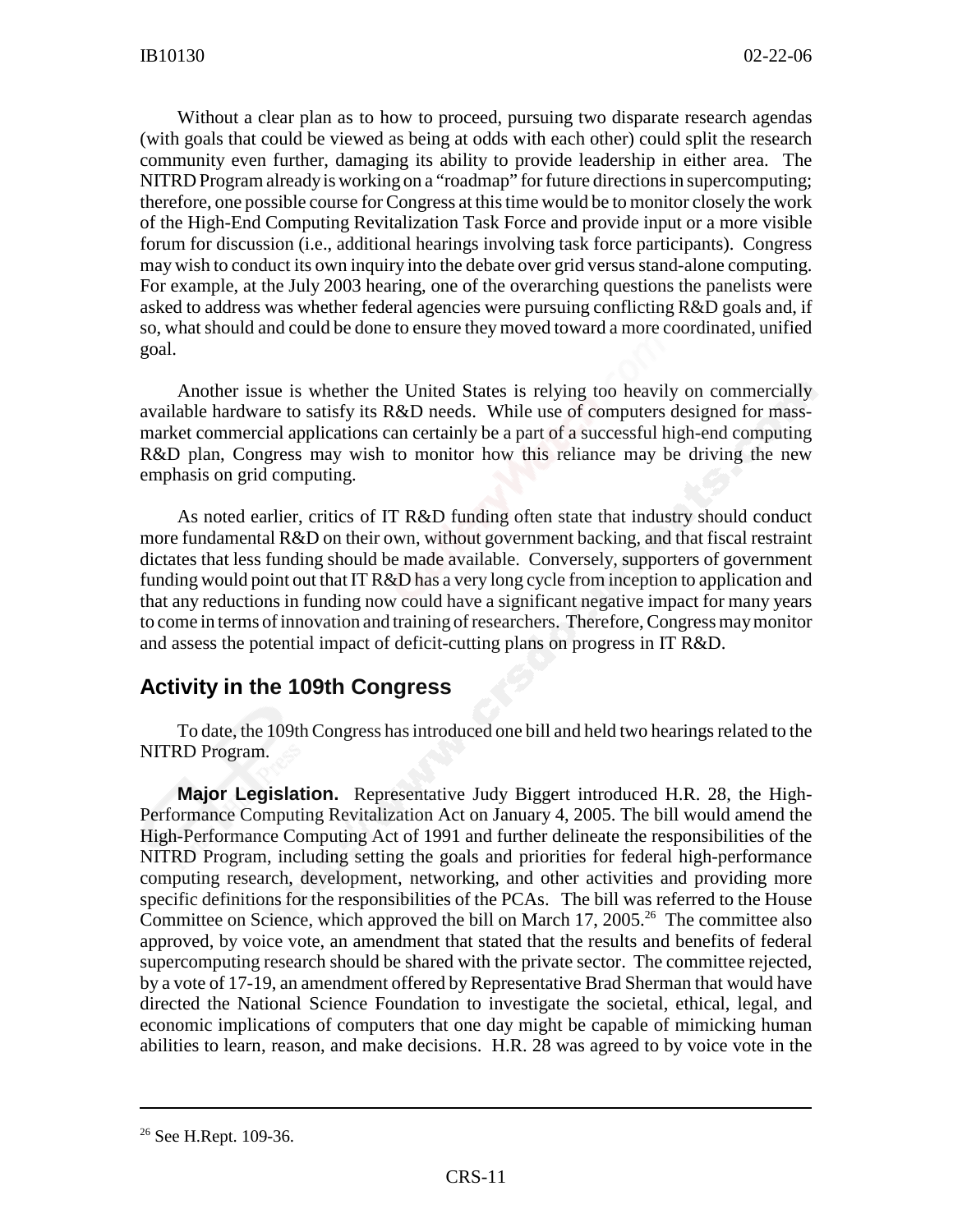House on April 26, 2005, and received in the Senate and where it was read twice and referred to the Committee on Commerce, Science, and Transportation, on April 27, 2005.

**Hearings.** On February 16, 2005, the House Committee on Science held a hearing to discuss the Federal R&D Budget for FY2006.<sup>27</sup> This hearing covered the entire R&D budget and included an overview of NITRD activities by Dr. John Marburger, the Director of OSTP.

On May 12, 2005, the House Committee on Science held a hearing entitled, "The Future of Computer Science Research in the U.S."28 That hearing focused on three primary areas of investigation:

- What effects are shifts in federal support for computer science (e.g., shifts in the balance between short- and long-term research, shifts in the roles of different agencies) having on academic and industrial computer science research and development? What impacts will these changes have on the future of the U.S. information technology industry and on innovation in this field?
- Are the federal government's current priorities related to computer science research appropriate? If not, how should they be changed?
- What should the federal government be doing to implement the recommendations of the recent PITAC report on cybersecurity?

At this hearing, the committee heard testimony from Dr. Marburger, OSTP; Dr. Anthony J. Tether; DARPA; Dr. William A. Wulf, National Academy of Engineering; and Dr. Tom Leighton, Akamai Technologies and member of the PITAC. Testimony from Drs. Marburger and Tether stressed the growing budget of computer research and their belief that the overall health of the U.S. science and technology research community remains strong. However, Dr. Wulf and Leighton, representing the research community, stated that they believed government needed to provide even more funding, as industry was not willing to fund the levels of fundamental research they believed necessary to sustain the United States' research needs.

#### **Relevant Laws**

**P.L. 102-194**, the High-Performance Computing Act of 1991, expanded federal support for research, development, and application of high-performance computing; and called for improving the interagency planning and coordination of federal research and development on high-performance computing and maximizing the effectiveness of the federal government's high-performance computing efforts.

**P.L. 105-305**, the Next Generation Internet Research Act of 1998, amended the High-Performance Computing Act of 1991 to authorize appropriations for fiscal years 1999 and 2000 for the Next Generation Internet program; and required the President's Information

 $27$  The charter and submitted testimony for this hearing is available online at [http://www.house.gov/science/hearings/full05/index.htm].

 $28$  The charter and submitted testimony for this hearing is available online at [http://www.house.gov/science/press/109/109-71.htm].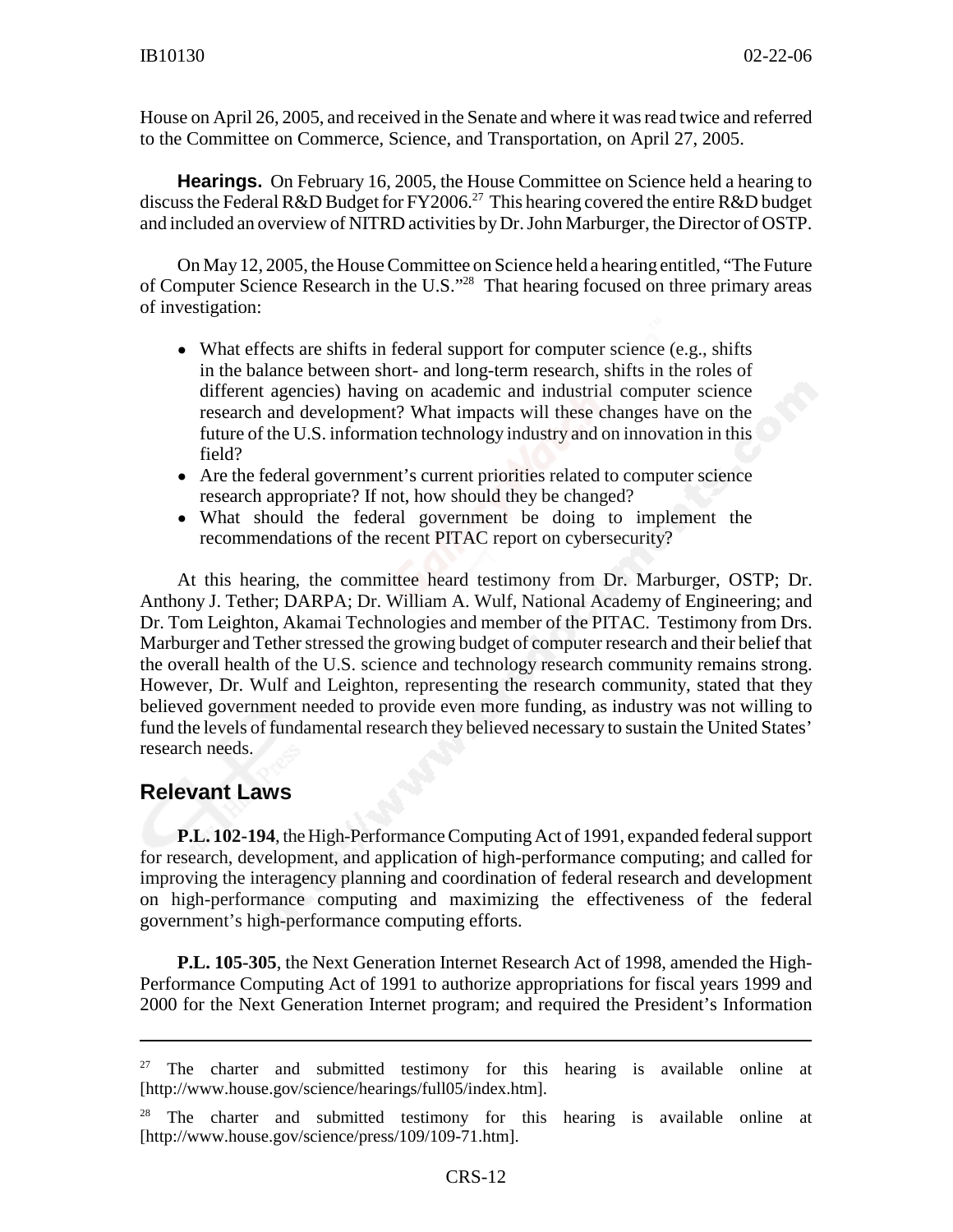Technology Advisory Committee to monitor and give advice concerning the development and implementation of the Next Generation Internet program and report to the President and the Congress on its activities.

**P.L. 108-423**, the Department of Energy High-End Computing Revitalization Act, requires the Secretary of Energy to develop and deploy high-end computing systems for advanced scientific and engineering applications. Among other specific requirements, the law requires that the Department of Energy's high-end computing program support individual investigators and multi-disciplinary teams of investigators; conduct research on multiple computing architectures; conduct research on algorithms, programming environments, tools, languages, and operating systems; support technology transfer to the private sector; and coordinate with industry and other Federal agencies. Further, it requires the Secretary to establish and operate Leadership Systems facilities that would provide the U.S. research community with sustained access to high-performance computing resources and to establish at least one High-End Software Development Center to concentrate efforts to develop, test, maintain, and support optimized software tools for HEC.

## **LEGISLATION**

#### **H.R. 28 (Biggert)**

High-Performance Computing Revitalization Act. The bill would amend the High-Performance Computing Act of 1991 and further delineate the responsibilities of the NITRD Program, including setting the goals and priorities for federal high-performance computing research, development, networking, and other activities and providing more specific definitions for the responsibilities of the PCAs. The bill was referred to the House Committee on Science on January 4, 2005; it was approved on March 17, 2005. The committee also approved, by voice vote, an amendment that stated that the results and benefits of federal supercomputing research should be shared with the private sector. The committee rejected, by a vote of 17-19, an amendment offered by Representative Brad Sherman that would have directed the National Science Foundation to investigate the societal, ethical, legal, and economic implications of computers that one day might be capable of mimicking human abilities to learn, reason, and make decisions. H.R. 28 was agreed to by voice vote in the House on April 26, 2005, and received in the Senate and where it was read twice and referred to the Committee on Commerce, Science, and Transportation, on April 27, 2005.

## FOR ADDITIONAL READING

#### **CRS Reports**

CRS Report RL32799, *Federal Research and Development Funding: FY2006*, by Michael E. Davey.

CRS Issue Brief IB10088, *Federal Research and Development: Budgeting and Priority-Setting Issues, 108th Congress*, by Genevieve J. Knezo.

CRS Report RL31175, *High Performance Computers and Export Control Policy: Issues for Congress*, by Glenn J. McLoughlin and Ian F. Fergusson.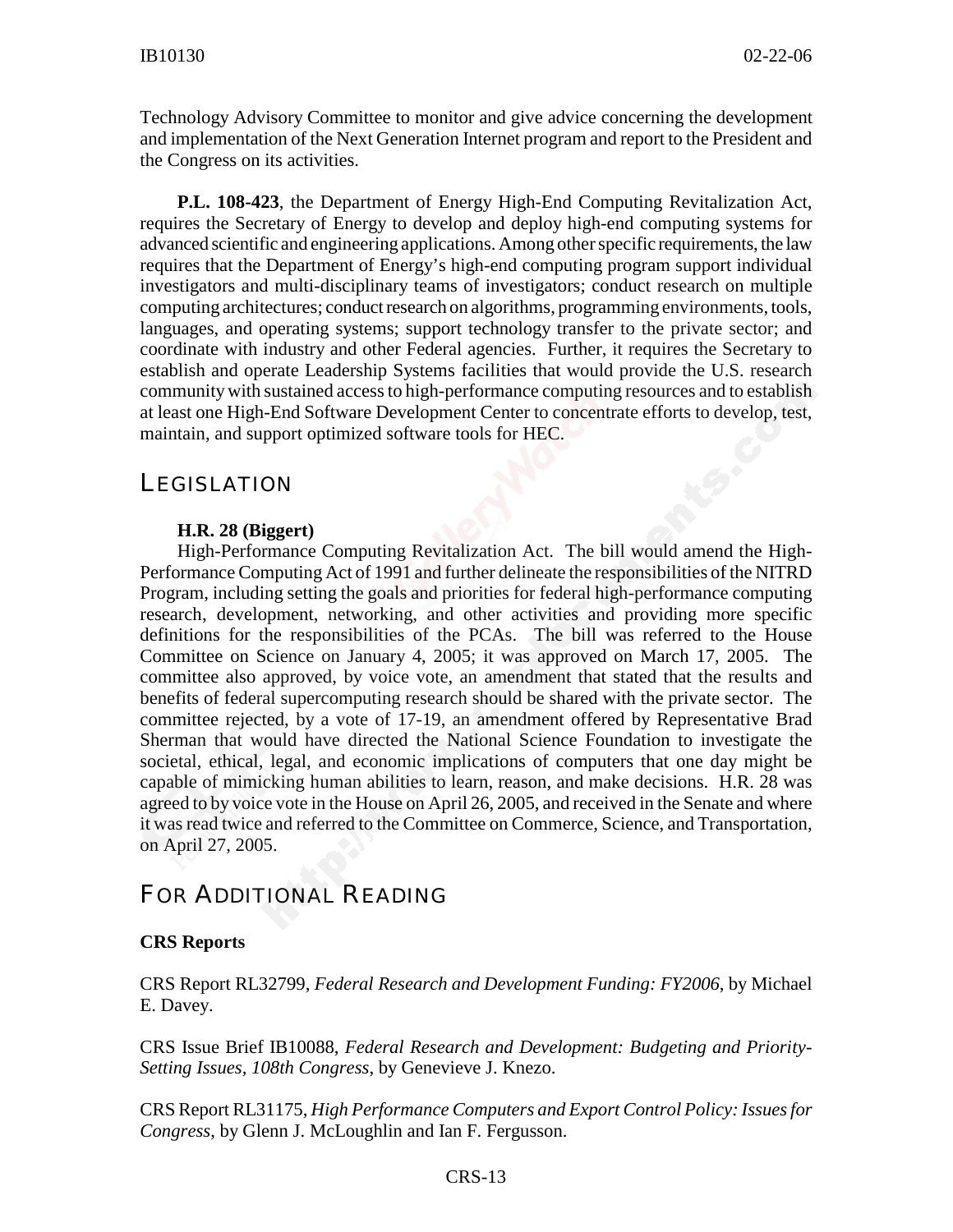#### **Websites**

The National Coordination Office for Networking and Information Technology Research and Development, [http://www.nitrd.gov/].

The President's Information Technology Advisory Committee, [http://www.nitrd.gov/pitac/index.html].

The Subcommittee on Networking Information Technology Research and Development and its Interagency Working Groups and Coordinating Groups, [http://www.nitrd.gov/iwg/index.html].

#### **Reports and Documents**

"Networking and Information Technology Research and Development: FY2006 Supplement to the President's Budget," Subcommittee on Networking and Information Technology Research and Development, National Science and Technology Council, February 2005, available online at [http://www.nitrd.gov/pubs/2006supplement/].

"Computational Science: Ensuring America's Competitiveness," President's Information Technology Advisory Committee, June 2005, available online at [http://www.nitrd.gov/ pitac/reports/20050609\_computational/computational.pdf].

"Cyber Security: A Crisis of Prioritization," President's Information Technology Advisory Committee, February 2005, available online at [http://www.nitrd.gov/pitac/reports/ 20050301\_cybersecurity/cybersecurity.pdf].

"Networking and Information Technology Research and Development: FY2006 Supplement to the President's Budget," Subcommittee on Networking and Information Technology Research and Development, National Science and Technology Council, December 2004, available online at [http://www.nitrd.gov/pubs/bluebooks/2005/index.html].

"Revolutionizing Health Care Through Information Technology," President's Information Technology Advisory Committee, July 2004, available online at [http://www.nitrd.gov/pitac/reports/20040721 hit\_report.pdf].

"Federal Plan for High-End Computing," Office of Science and Technology Policy, Executive Office of the President, May 2004, available online at [http://www.nitrd.gov/pubs/2004\_hecrtf/20040702\_hecrtf.pdf].

"The Technology Industry at an Innovation Crossroads," Electronic Industries Association, May 2004, [http://www.eia.org/docs/innovation\_playbook.pdf].

"Workshop on the Roadmap for the Revitalization of High-End Computing," Computing Research Associates, 2004, [http://www.nitrd.gov/hecrtf-outreach/ 20040112\_cra\_hecrtf\_report.pdf].

"Federal Plan for High-End Computing," High-End Computing Revitalization Task Force, 2004, [http://www.nitrd.gov/pubs/2004\_hecrtf/20040702\_hecrtf.pdf].